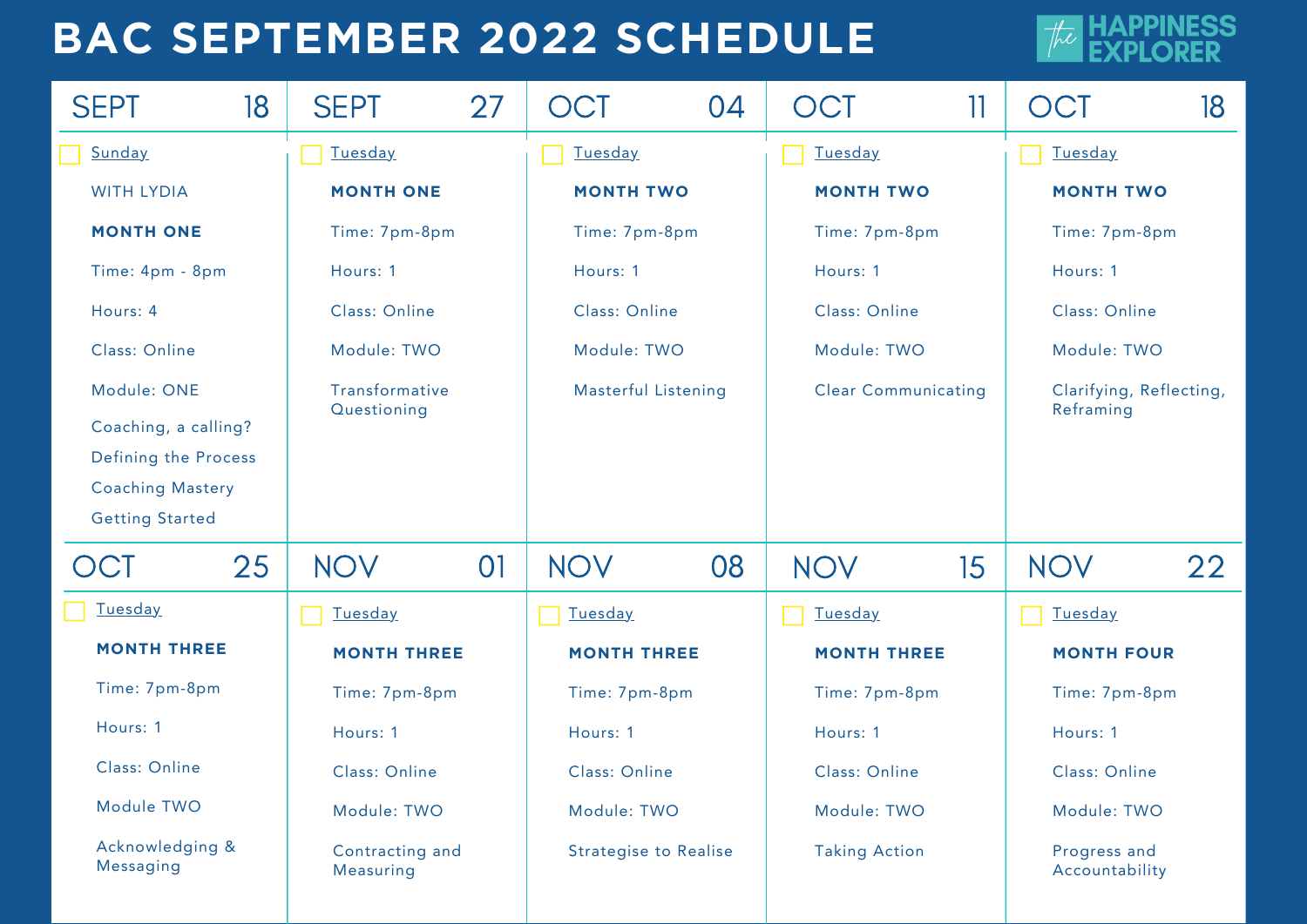#### **BAC SEPTEMBER 2022 SCHEDULE**



| <b>NOV</b>                        | 29              | <b>DEC</b>                         | 6        | <b>DEC</b>                      | 13 | <b>DEC</b>                | 20                             | <b>JAN</b>          | 03                  |
|-----------------------------------|-----------------|------------------------------------|----------|---------------------------------|----|---------------------------|--------------------------------|---------------------|---------------------|
| Tuesday                           |                 | Tuesday                            |          | Tuesday                         |    | Tuesday                   |                                | Tuesday             |                     |
| <b>MONTH THREE</b>                |                 | <b>MONTH FOUR</b>                  |          | <b>MONTH FOUR</b>               |    | <b>MONTH FOUR</b>         |                                | <b>MONTH FIVE</b>   |                     |
| Time: 7pm-8pm                     |                 | Time: 7pm-8pm                      |          | Time: 7pm-8pm                   |    | Time: 7pm-8pm             |                                | Time: 7pm-8pm       |                     |
| Hours: 1                          |                 | Hours: 1                           |          | Hours: 1                        |    | Hours: 1                  |                                | Hours: 1            |                     |
| Class: Online                     |                 | Class: Online                      |          | Class: Online                   |    | Class: Online             |                                | Class: Online       |                     |
| Module: TWO                       |                 | Module TWO                         |          | Module TWO                      |    | Module TWO                |                                | Module: THREE       |                     |
| Awareness and<br>Partnering.      |                 | Personality and<br>Profiles        |          | <b>Energy and Intuition</b>     |    | Body Language and<br>Tone |                                | Part A: Core Values |                     |
| <b>JAN</b>                        | 10 <sup>°</sup> | <b>JAN</b>                         | 17       | <b>JAN</b>                      | 24 | <b>FEB</b>                | 11                             | <b>FEB</b>          | 12                  |
| Tuesday                           |                 | Tuesday                            |          | Tuesday                         |    | Saturday                  |                                | Sunday              |                     |
| <b>MONTH FIVE</b>                 |                 | <b>MONTH FIVE</b>                  |          | <b>MONTH FIVE</b>               |    | <b>MONTH SIX</b>          |                                | <b>MONTH SIX</b>    |                     |
| Time: 7pm-8pm                     |                 | Time: 7pm-8pm                      |          | Time: 7pm-8pm                   |    | Time: 7pm-8:30pm          |                                | Time: 7pm-8:00pm    |                     |
| Hours: 1                          | Hours: 1        |                                    | Hours: 1 |                                 |    | <b>Hours: 1.5</b>         |                                | Hours: 1            |                     |
| Class: Online                     |                 | Class: Online                      |          | Class: Online                   |    | Class: Online             |                                | Class: Online       |                     |
| Module: THREE                     |                 | Module: THREE                      |          | Module: THREE                   |    |                           | Module: THREE<br>Module: THREE |                     |                     |
| Part B: Emotional<br><b>Needs</b> |                 | Part C: Limiting<br><b>Beliefs</b> |          | Part D: Working with<br>the Ego |    |                           | The Happiness Reset            |                     | The Happiness Reset |
|                                   |                 |                                    |          |                                 |    |                           |                                |                     |                     |